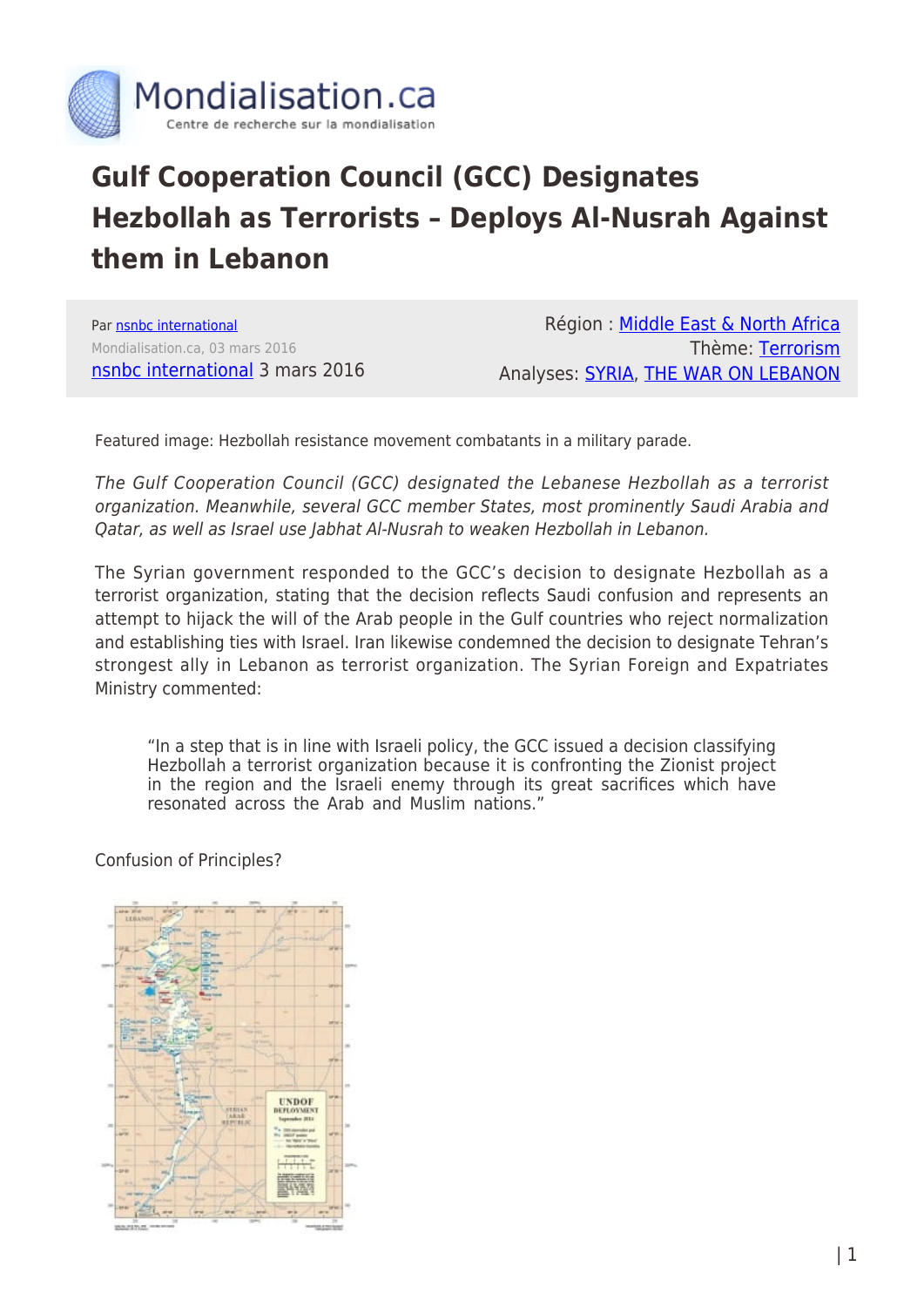Image: The UNDOF withdrawal leaves a 12 – 16 km wide corridor uncontrolled by the UNDOF. In 2013 it transpired that Israel is providing support for Jabhat al-Nusrah, which includes a joint intelligence and military operations room in the Israeli occupied Golan, logistic support, weapons, field hospitals, and direct combat support. (Map plotting by Christof Lehmann) Click on map to view full size.

Hezbollah is a lawfully registered political party in Lebanon that maintains a militia that is lawful according to Lebanese law. Hezbollah is operating in parts of the Syrian Arab Republic with the permission of the Syrian government. It coordinates its military operations in the Syrian Arab Republic with the lawful government, with the Syrian Arab Army and with the Syrian National Self Defense Forces. It does so, arguably, not because Hezbollah or Iran necessarily endorse a secular government in Syria, but because Syria constitutes an important strategic ally for Hezbollah and for Iran.

Ironically, Hezbollah is being threatened by the Qatari and Saudi Arabia sponsored Syrian Al-Qaeda franchise Jabhat Al-Nusrah, which has been declared as a terrorist organization by the UN Security Council. Jabhat Al Nusrah is also being supported by Israel, which facilitates Jabhat Al-Nusrah's access to the Lebanese Bekaa Valley via the Israeli-occupied Syrian Golan Heights.

Saudi Arabia intensified its support of Jabhat Al-Nusrah's presence in Lebanon in 2013. On [Monday, October 14, 2013, the Chairman of the Lebanese Arab Democratic Party, Rifaat Eid,](http://nsnbc.me/2013/10/21/major-battlefront-in-syria-war-to-open-in-qalamoun-region/) [warned](http://nsnbc.me/2013/10/21/major-battlefront-in-syria-war-to-open-in-qalamoun-region/) that Saudi Arabia was planning to "burn Lebanon in retaliation is Hezbollah intervened in the battle for the Qalamoun region". Lebanon´s Arab Democratic Party maintains close ties to the Syrian Arab Baath Party. During a news conference, Rifaat Eid said:

« Saudi Arabia is running the battle in Qalamoun and we have information that it (Saudi Arabia) has warned Hezbollah against participating in the battle (because) it will cost (Hezbollah) a lot in the Bekaa and even in the North of Lebanon".

Israel also chose to upscale its support of Jabhat Al-Nusrah in the Israeli-occupied Syrian Golan Heights under humanitarian cover, designating them as Syrian freedom fighters.

Tel Aviv pursues three strategic goals with the support of Jabhat Al-Nusrah via the Golan Heights.

- 1. To weaken Syria.
- 2. To weaken its most potent adversary in Lebanon, Hezbollah.
- 3. To weaken Iran and Iranian regional influence.